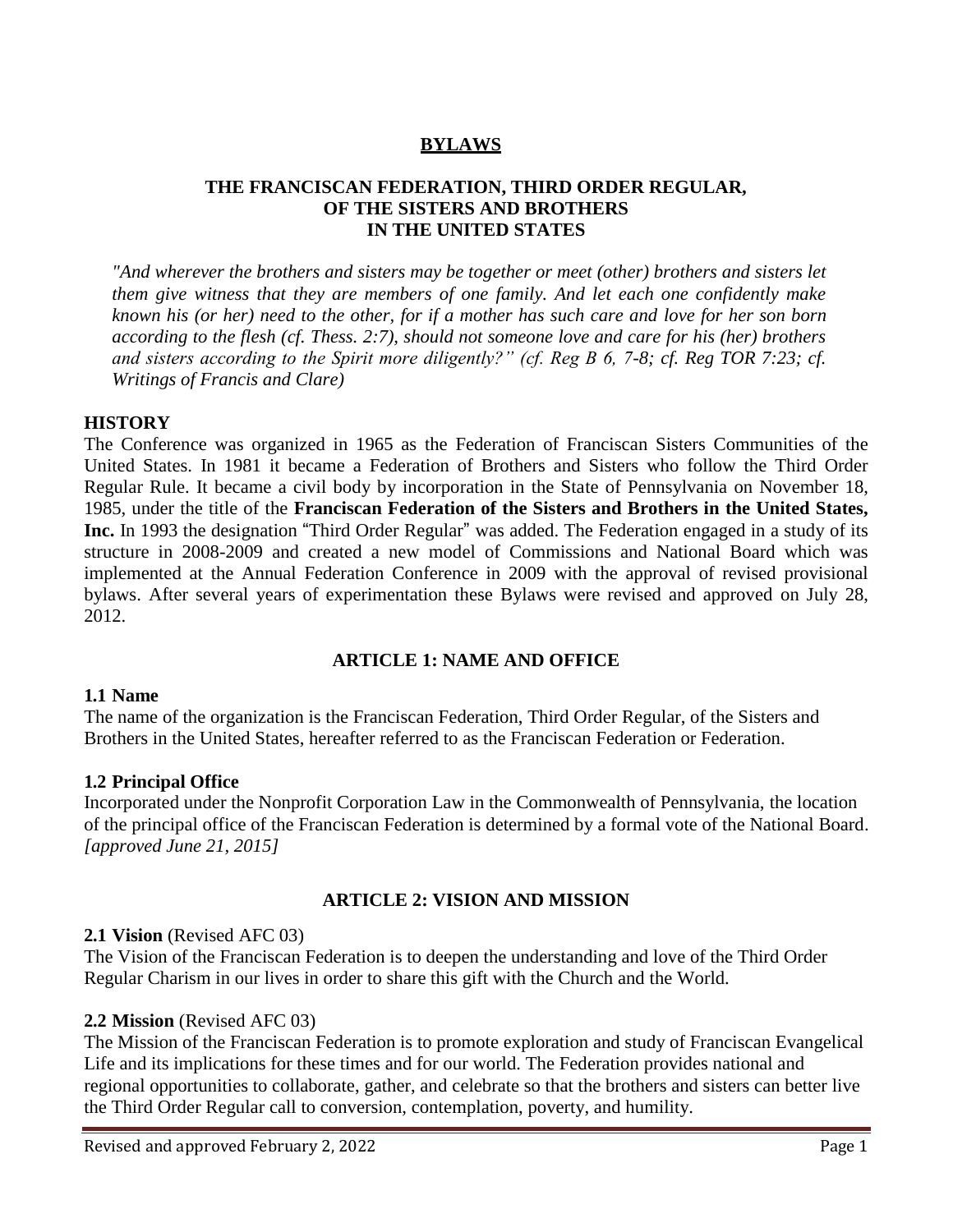### **2.3 Objectives**

Each year the National Board of the Federation, as well as the three national Commissions and the Steering Committees of each Region establish for themselves goals and objectives in keeping with the vision and mission of the Federation.

### **ARTICLE 3: FEDERATION MEMBERSHIP**

#### **3.1 Forms of Membership**

There are three forms of membership in the Franciscan Federation: Congregational (Article 3.2), Organizational (Article 3.3), and Individual (Article 3.4).

#### **3.2 Congregational Membership**

- 3.2.1 All congregations, provinces, or regions located within the United States, of Pontifical or Diocesan Rite, and which follow the Third Order Regular Rule of Saint Francis of Assisi have the right to become Congregational Members of the Franciscan Federation by paying the annual dues.
- 3.2.2 The rights and duties of Congregational Members are exercised by the elected leaders of the congregations, provinces, and regions in the Commission of Elected Leaders (CEL) as determined in these Bylaws.
- 3.2.3 The Congregational Members exercise certain reserved powers, as per Pennsylvania Nonprofit Law, the Articles of Incorporation, and as provided for in Article 6.4.

#### **3.3 Organizational Membership**

- 3.3.1 Organizations or institutions that identify with the Third Order Regular charism may become Organizational Members subject to the approval of the National Board and payment of annual dues.
- 3.3.2 The Organizational Member must designate a representative to carry out its rights and duties.
- 3.3.3 Organizational Members may participate at the national level through the Commission of Charism Services (CCS) as determined in these Bylaws.

#### **3.4 Individual Membership**

- 3.4.1 Individual persons may become Individual Members of the Franciscan Federation. These may include:
	- a. All vowed individuals belonging to congregations that are Congregational Members;
	- b. Individuals belonging to organizations or institutions holding Organizational Membership;
	- c. Individuals who are lay associates/affiliates of Congregational Members;
	- d. Vowed individuals belonging to First, Second and Secular Orders of St. Francis;
	- e. Vowed individuals belonging to Third Order congregations that are not Congregational Members;
	- f. Individuals who identify with the Third Order Regular charism.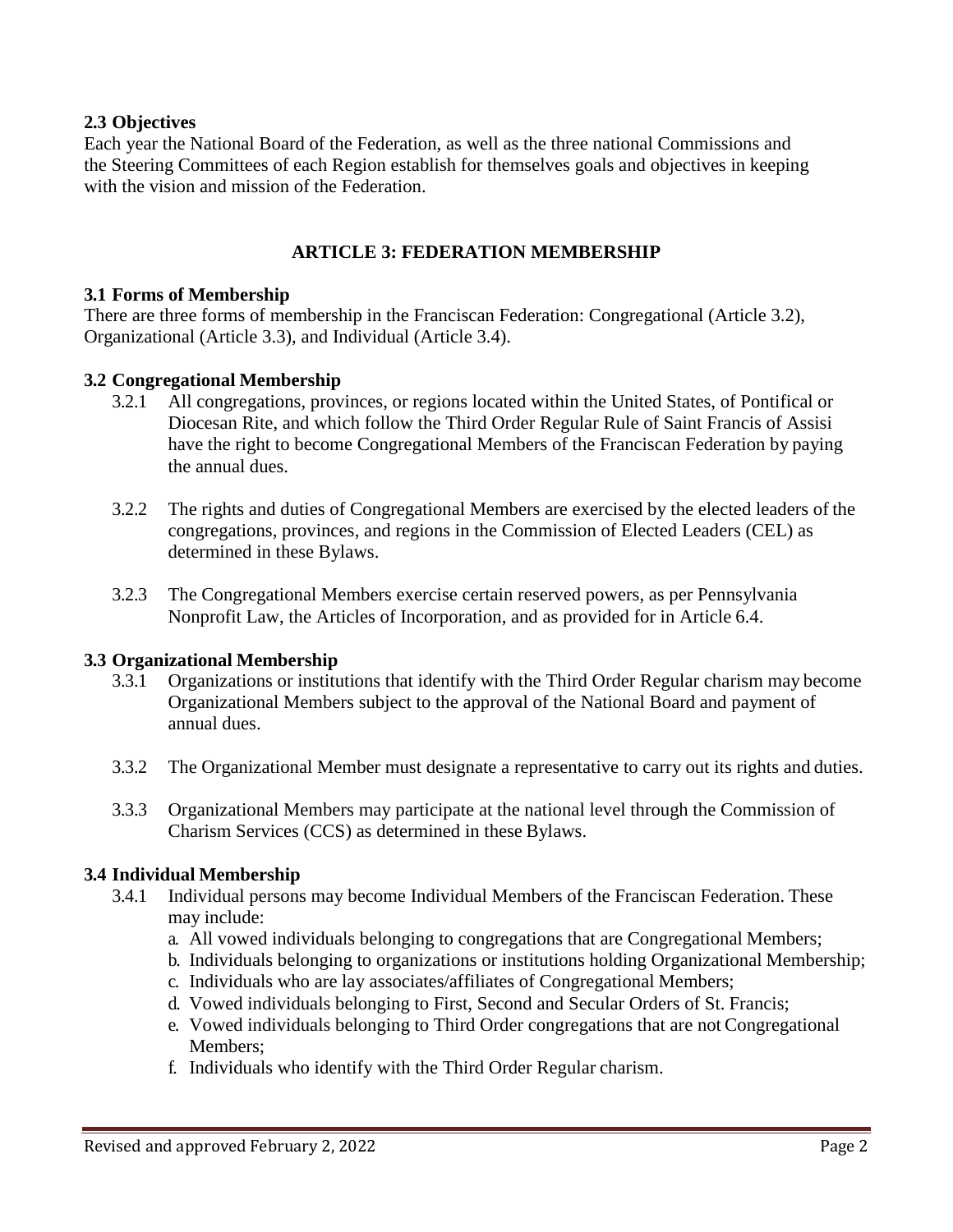3.4.2 Individual Members may participate at the national level either through the Commission of Regions (COR) or the Commission of Charism Services (CCS) as determined in these Bylaws.

## **3.5 Application for Federation Membership**

Application for Congregational, Organizational, and Individual Membership is made annually to the Executive Director of the Franciscan Federation. Applications for Organizational and Individual Membership are approved by the National Board at their discretion.

## **3.6 Dues**

The annual dues for Congregational, Organizational, and Individual Membership are determined by the National Board of the Franciscan Federation upon the recommendation of the Treasurer. There are separate dues structures for Congregational, Organizational, and Individual Members. Dues of Congregational Members include all their individual vowed sisters/brothers.

### **3.7 Participation**

All Members are entitled to attend the Annual Federation Meeting (AFM), the Annual Federation Conference (AFC), as well as serve on Federation committees and serve on a Commission as determined in these Bylaws.

### **3.8 Reserved Powers of Congregational Members**

The Congregational Members exercise reserved powers, as per Pennsylvania Nonprofit Law, the Articles of Incorporation, and as described in Article 6.4.

### **ARTICLE 4: ORGANIZATIONAL STRUCTURE**

The organizational structure of the Franciscan Federation, Inc. includes three Commissions: the Commission of Elected Leaders (CEL), the Commission of Charism Services (CCS), and the Commission of Regions (COR). These Commissions are coordinated by the National Board which has the ordinary civil and fiduciary responsibilities of the Federation. Under the Commission of Regions there is also a regional structure.

# **ARTICLE 5: COMMISSIONS**

### **5.1 Common Responsibilities of the Commissions**

All three Commissions share certain common responsibilities. Each of the three Commissions (CEL, CCS, COR):

- 5.1.1 Contributes to the life of the Federation through its unique perspective;
- 5.1.2 Fosters the ongoing development of the TOR charism by a mutual exchange of gifts among the Federation membership;
- 5.1.3 Participates in the Annual Federation Conference (AFC) and the Annual Federation Meeting (AFM);
- 5.1.4 Implements resolutions of the Annual Federation Meeting (AFM);
- 5.1.5 Suggests AFC themes and speakers to the National Board;
- 5.1.6 Suggests agenda and issues for the Annual Federation Meeting;
- 5.1.7 Recommends changes in the Franciscan Federation Bylaws;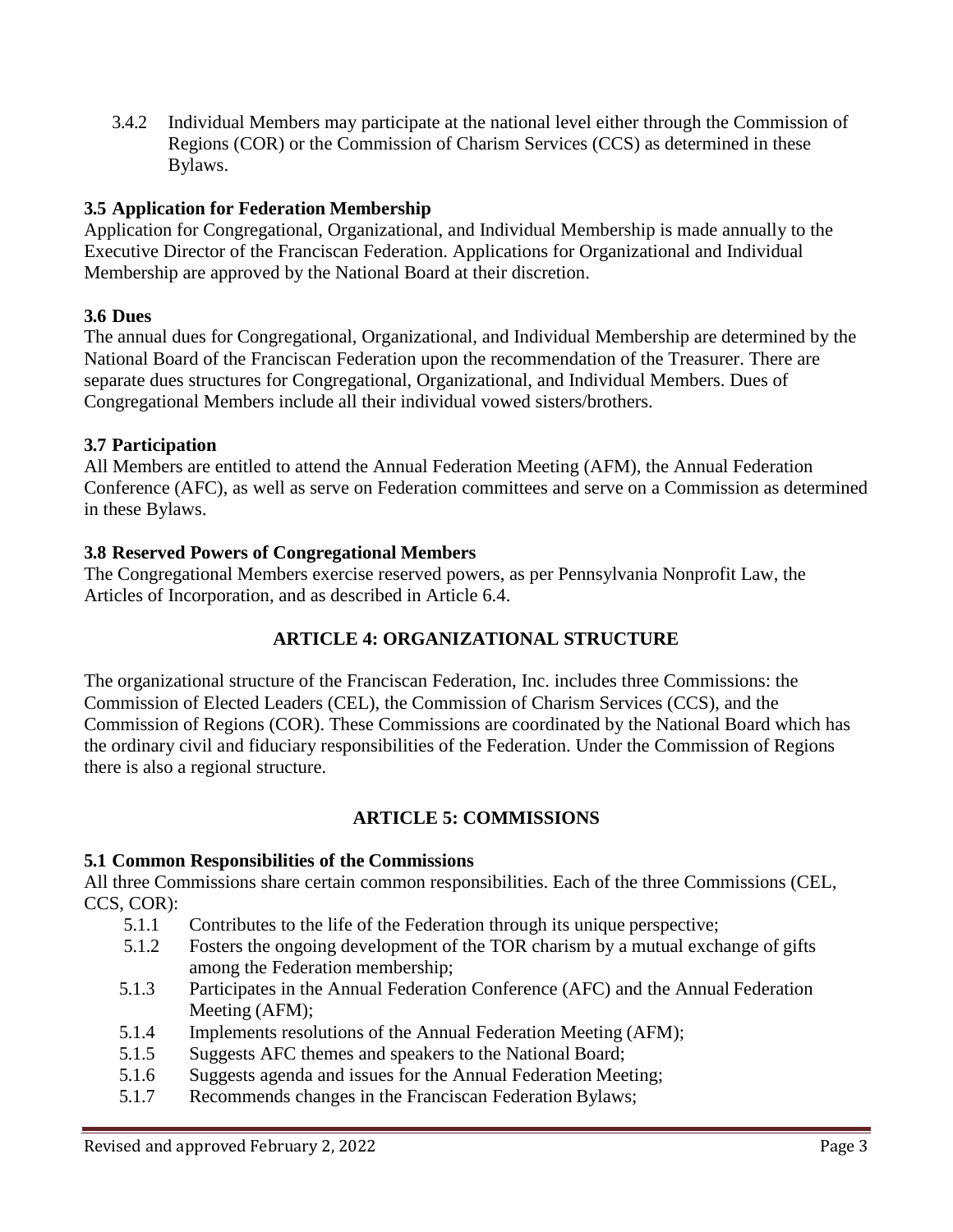- 5.1.8 Recommends changes in the Federation policies for approval by the National Board of Directors:
- 5.1.9 Elects two persons to the National Board from the Commission, who must belong to a congregation that is a Congregational Member.
- 5.1.10 Elects an Executive Committee of five (5) persons and determines the duties and responsibilities of the Chair and any other officers designated by the Commission (Article 5.3.1.e);
- 5.1.11 Determines the agenda, structure and processes of the Commission;
- 5.1.12 Records minutes of meetings and commission activities;
- 5.1.13 Meets at least once annually, ordinarily during the AFC, and at other times as necessary;
- 5.1.14 Creates committees as necessary to further its work;
- 5.1.15 Selects two persons from the Commission to serve on the Reconciliation Committee (Article 13.4).

### **5.2 Voting**

Decisions of the Commissions are normally accomplished by a consensus of all Members present at the meeting. When an official vote is required according to these Bylaws, or other votes as decided by the respective Commission, all Members present at the meeting have the right to one vote. Decisions are made by an absolute majority, except as provided in Article 6.4 regarding reserved powers.

#### **5.3 Executive Committee of each Commission**

- 5.3.1 The common responsibilities of the Executive Committee of each Commission are to:
	- a. Animate the commission;
	- b. Coordinate all commission work;
	- c. Communicate with commission members and the National Board;
	- d. Conduct the nomination and election processes for the Executive Committee and representatives to the National Board;
	- e. Elect a Chair and other officers from among the committee. The Chair of the Executive Committee may not simultaneously serve as a Director on the National Board;
	- f. Determine the agenda and processes of the Executive Committee;
	- g. Submit an annual report to the National Board;
	- h. Perform other tasks as determined by the Commission.
- 5.3.2 Terms for individuals on the Executive Committee of each Commission are for two years renewable twice for a total not to exceed six years. Terms shall be staggered to assure continuity on the Executive Committees.
- 5.3.3. The Executive Committee of the Commission of Elected Leaders (CEL) has the power, by a vote of four-fifths of the Executive Committee, to:
	- 5.3.3.a Issue authentic interpretations of the Bylaws;
	- 5.3.3.b Remove a member of the National Board for just cause. (Article 10.7)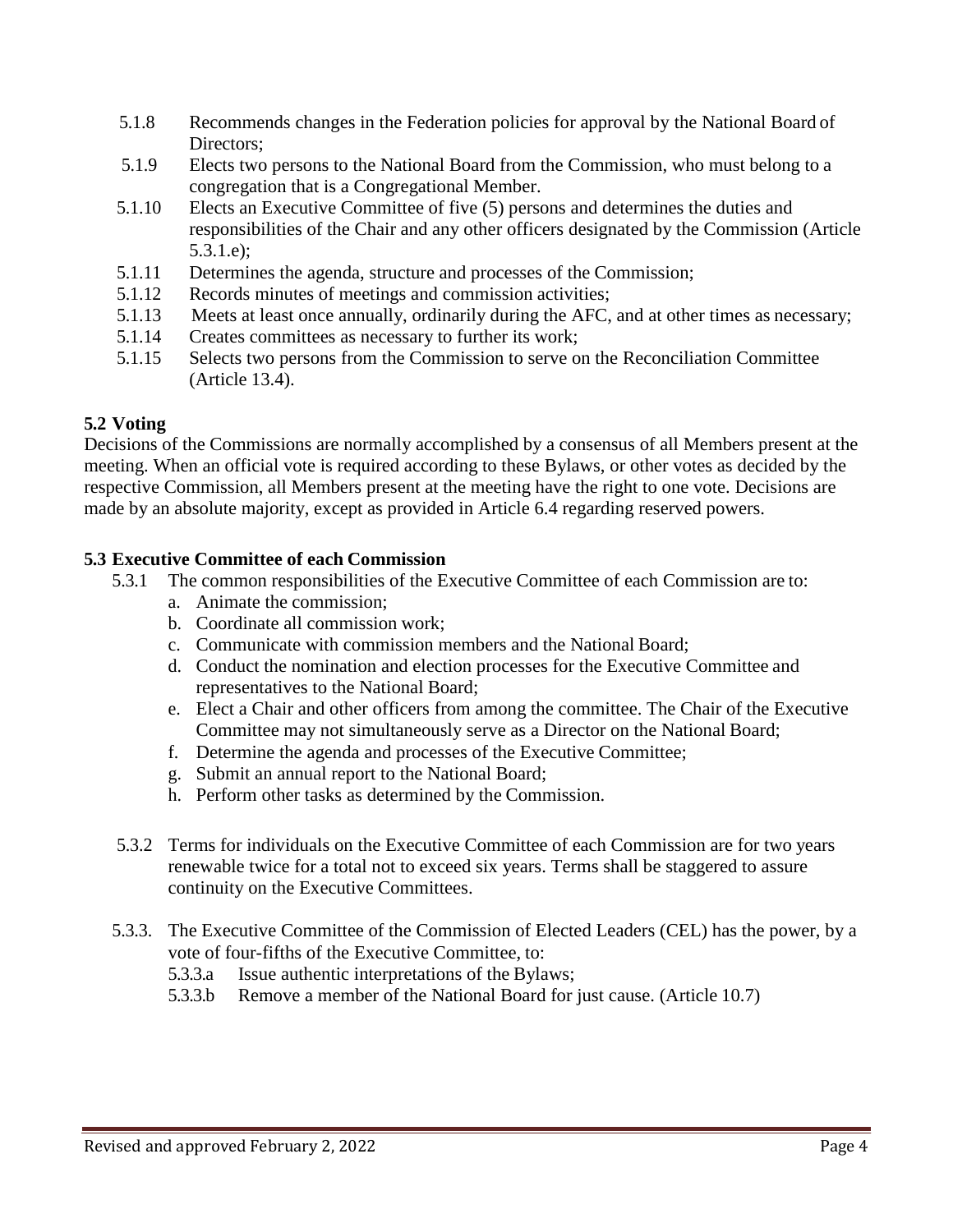# **ARTICLE 6: COMMISSION OF ELECTED LEADERS (CEL)**

### **6.1 Function**

The Commission of Elected Leaders provides a forum for congregational leaders to deepen their TOR charism in light of their role as minister-leader.

### **6.2 Terms**

- 6.2.1 Terms of membership in the Commission of Elected Leaders coincide with the person's term in congregational leadership.
- 6.2.2 A leader elected as a Director of the National Board must have at least one year remaining in her/his term of office at the time of election. *[approved June 12, 2018]*

#### **6.3 Specific Responsibilities**

In addition to the common responsibilities in 5.1, the specific responsibilities of this commission are to:

- 6.3.1 Meet the particular needs of elected leaders in their role as congregational leaders as guardians and animators of the Charism as determined by the Commission;
- 6.3.2 Approve the Annual Report;
- 6.3.3 Assist the National Office in maintaining a current list of elected leaders of Congregational Members;
- 6.3.4 Ensure that congregational leaders appoint one of its congregational members to the Steering Committees of appropriate regions;
- 6.3.5 Maintain regular communication with the congregation's regional representatives;

6.3.6 Assure dissemination of Federation communications within their respective congregation; Exercise certain Reserved Powers as described in Article 6.4.

#### **6.4 Reserved Powers of Congregational Members**

- 6.4.1 Congregational Members vote on items under reserved powers with one vote per Congregational Member cast by the major superior or his/her delegate or proxy. Written authorization is necessary for a delegate or proxy to vote as a Congregational Member.
- 6.4.2 The following powers are reserved to Congregational Members:
	- a. Determine the Vision and Mission of the Federation;
	- b. Make changes to the Bylaws and Articles of Incorporation;
	- c. Approve a deficit budget of the National Board;
	- d. Approve long term borrowing or indebtedness;
	- e. Approve the sale, lease or encumbrance and purchase of real property;
	- f. Approve any dissolution, merger or acquisition.
- 6.4.3 All decisions under the Reserved Powers of Congregational Members require a vote of twothirds of the Congregational members.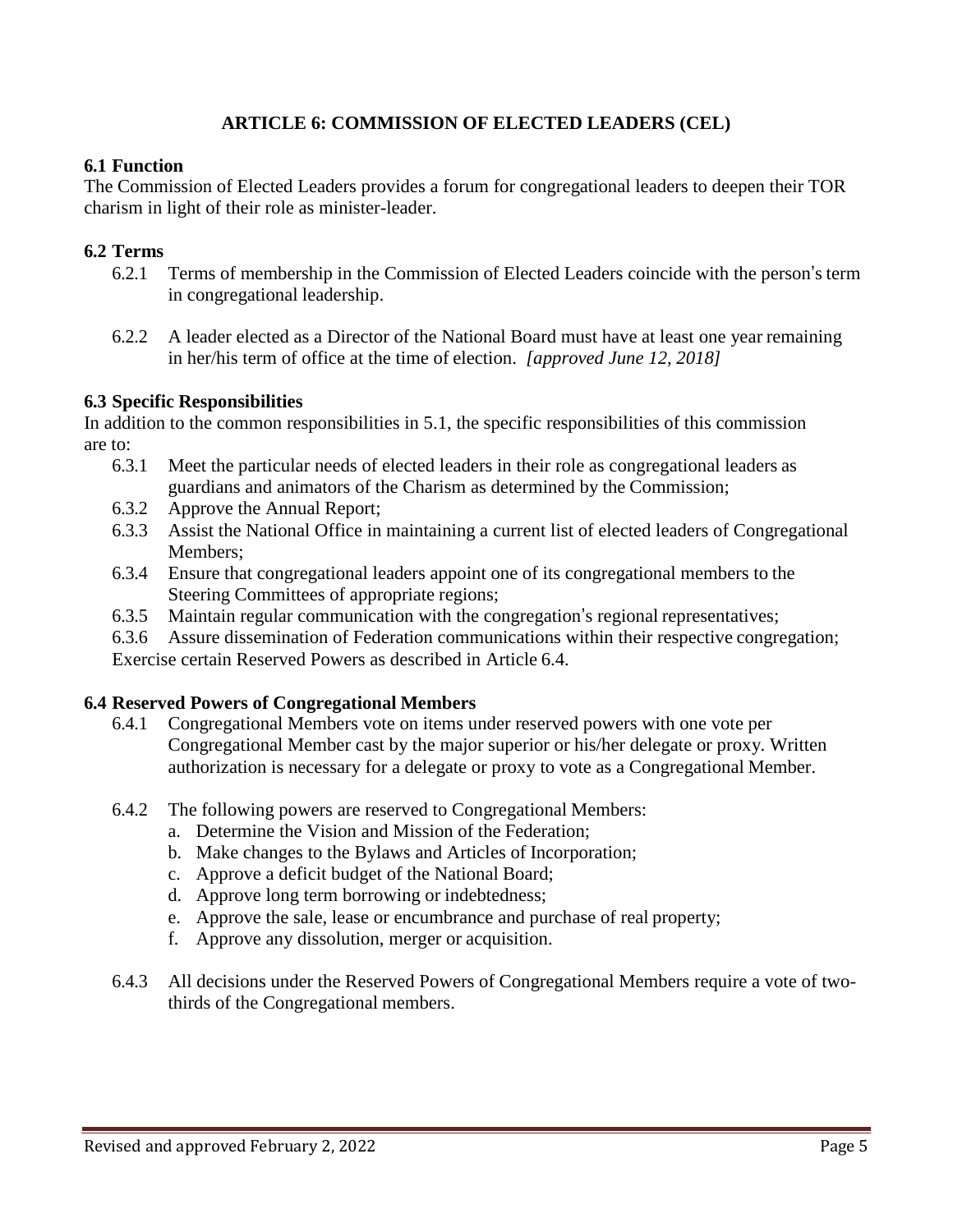# **ARTICLE 7: COMMISSION OF CHARISM SERVICES (CCS)**

### **7.1 Function**

The Commission of Charism Services provides a forum for networking among Individual and Organizational Members whose ministry is to promote the TOR charism.

### **7.2 Term**

There are no term limits for participation in the Commission of Charism Services.

### **7.3 Specific Responsibilities**

In addition to the common responsibilities in 5.1 the specific responsibilities of this commission are to:

- 7.3.1 Further the TOR charism by sharing gifts, skills, and resources;
- 7.3.2 Foster networking among designated ministry groups;
- 7.3.3 Create and develop resources to promote the Franciscan TOR charism;
- 7.3.4 Maintain a current list of members of the commission and ministry groups.

# **ARTICLE 8: COMMISSION OF REGIONS (COR)**

### **8.1 Function**

The Commission of Regions provides a forum to foster diverse expressions of the TOR charism and promote a Franciscan relational presence among the sisters and brothers in designated regions of the Federation.

#### **8.2 Term**

There are no term limits for participation in the Commission of Regions.

#### **8.3 Specific Responsibilities:**

In addition to the common responsibilities in 5.1, the specific responsibilities of this commission are to:

- 8.3.1 Act as a forum to animate the regions and address common issues;
- 8.3.2 Establish criteria for creation and dissolution of regions and recommend to the Board the creation and/or dissolution of regions;
- 8.3.3 Promote the implementation of Federation resolutions within the regions;
- 8.3.4 Request elected leaders to appoint members from their respective congregations to serve on the regional Steering Committees;
- 8.3.5 Coordinate regional communication, programs and gatherings;
- 8.3.6 Strengthen membership and encourage regional relationships;
- 8.3.7 Maintain a list of members of the regional steering committees.

### **ARTICLE 9: REGIONS**

#### **9.1 Function**

Under the coordination of the Executive Committee of the Commission of Regions the Franciscan Federation is divided into geographical regions with the approval of the National Board. Each region provides a system for networking and programs for any members of the Federation residing in its area.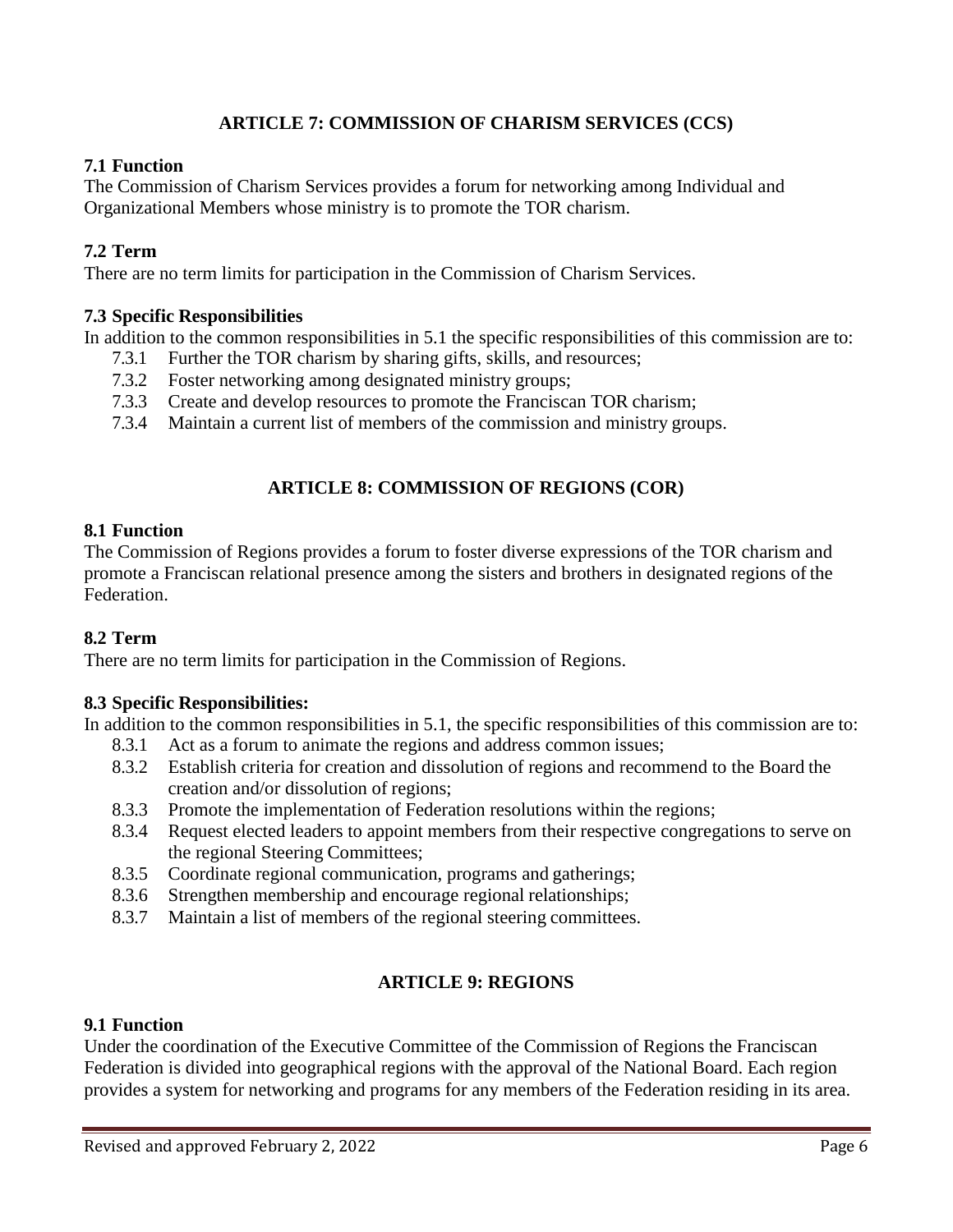### **9.2 Regional Membership**

Membership in the regions of the Federation is open to all Individual Members. Application for regional membership is made annually to the Chair of the Region's Steering Committee. If applicable, an annual fee for members of a specific region for the functioning and activities of the region may be determined by the Regional Steering Committee, with the approval of the National Board.

## **9.3 Steering Committees of the Regions**

- 9.3.1 Each of the regions of the Franciscan Federation has a Steering Committee responsible for administration, networking among the region's members, and program development within the region.
- 9.3.2 The Steering Committee consists of one representative from each congregation, province or region having Congregational Membership in the Federation and having individuals residing in the respective geographical region. This representative is appointed by the major superior of his/her congregation, province, or region.

## **9.4 Responsibilities of the Regional Steering Committee**

It is the responsibility of the Regional Steering Committee to:

- 9.4.1 Develop its specific duties in keeping with the vision and mission of the Federation and the needs of the particular region;
- 9.4.2 Survey the regional members to identify needs and interests;
- 9.4.3 Plan and prepare at least one regional gathering each year;
- 9.4.4 Maintain communication with the Executive Director and the Executive Committee of the Commission of Regions;
- 9.4.5 Determine the best method for maintaining communication with its members;
- 9.4.6 Maintain a record of its activities, minutes of meetings, regional membership, and roster of Steering Committee members. These are sent to the Executive Director of the Federation and the Executive Committee of the Commission of Regions.

### **9.5 Officers of the Regional Steering Committee**

- 9.5.1 Each Regional Steering Committee has a chairperson and one or more additional officers as determined by the committee. The Steering Committee decides how the officers are to be chosen and their duties.
- 9.5.2 Officers serve for a period of three years, renewable once.

# **ARTICLE 10: NATIONAL BOARD**

### **10.1 Function**

The National Board of the Franciscan Federation holds the civil and fiduciary responsibilities of the organization subject to the reserved powers of the Congregational Members (Article 6.4) and coordinates the activities of the Federation.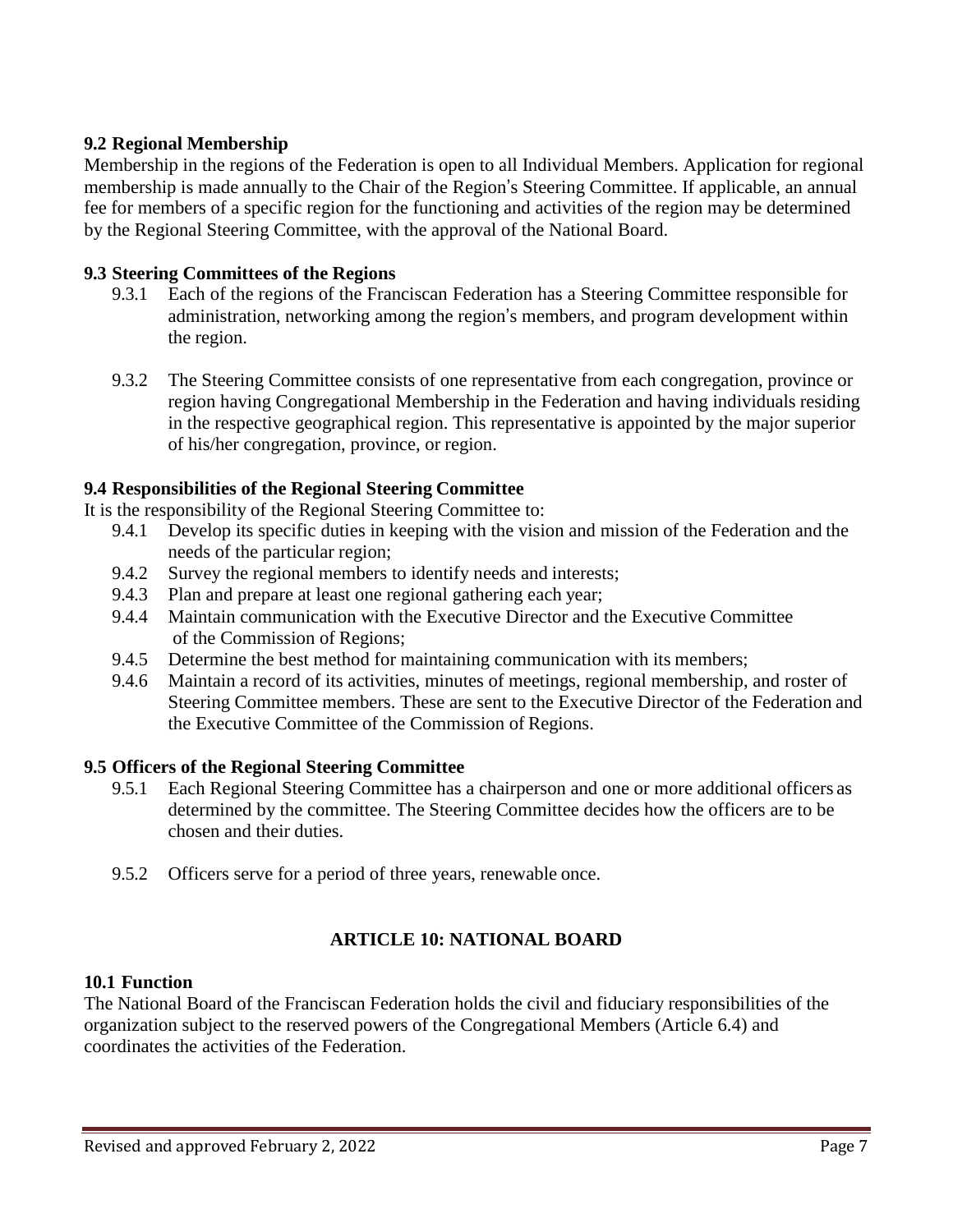### **10.2 Directors**

The National Board consists of two Directors from each of the three Commissions, the Treasurer, and the Executive Director (*ex-officio,* non-voting). Directors must belong to TOR Congregations. The elected Directors may not simultaneously be a Chair of their Commission. They may or may not be a member of their Commission's Executive Committee.

## **10.3 Election of Directors of the National Board**

Directors of the National Board from the Commissions are ordinarily elected at meetings of the Commissions as per Article 5.1.9 during the AFC as follows:

- 10.3.1 Commission of Elected Leaders CEL: by all Elected Leaders present;
- 10.3.2 Commission of Charism Services CCS: by all Individual and Organizational Members present;
- 10.3.3 Commission of Regions COR: by all Individual Members present.

## **10.4 Terms**

Terms for all Directors of the National Board are for three years, renewable once. Terms shall be staggered to assure continuity on the Board.

### **10.5 Qualities for Directors of the National Board**

A Third Order Regular Franciscan elected or appointed to the National Board must exhibit the following qualities:

- 10.5.1 Embody the Mission of the Franciscan Federation;
- 10.5.2 Be actively involved in the Federation on a regional level, on Commissions or committees, and/or through AFC participation;
- 10.5.3 Exhibit willingness and ability to exercise fiduciary, civil and legal responsibilities and other required duties;
- 10.5.4 Demonstrate leadership and organizational skills;
- 10.5.5 Demonstrate capacity to strengthen the mutuality of exchange and collaboration among all members;
- 10.5.6 Maintain confidentiality.

### **10.6 Responsibilities of the National Board**

Directors on the National Board have the following responsibilities:

- 10.6.1 Set direction for the implementation of the vision and mission of the Federation;
- 10.6.2 Elect the President, Vice-President and Secretary from among the directors and appoint a recording secretary when necessary (Article 11.2.1);
- 10.6.3 Appoint the Treasurer who is a voting Member and Officer of the Board (Article 11.2.2);
- 10.6.4 Meet annually at the time of the AFC and other times as determined by the Bylaws (Article 10.9);
- 10.6.5 Develop, implement, and review the Strategic Plan;
- 10.6.6 Assure the integration of the three Commissions;
- 10.6.7 Recommend Bylaw changes for approval by the Commission of Elected Leaders;
- 10.6.8 Approve policies and procedures for the Federation;
- 10.6.9 Oversee programs and resource development;
- 10.6.10 Hire, annually evaluate and, when necessary, dismiss the Executive Director;
- 10.6.11 Review and approve the annual budget;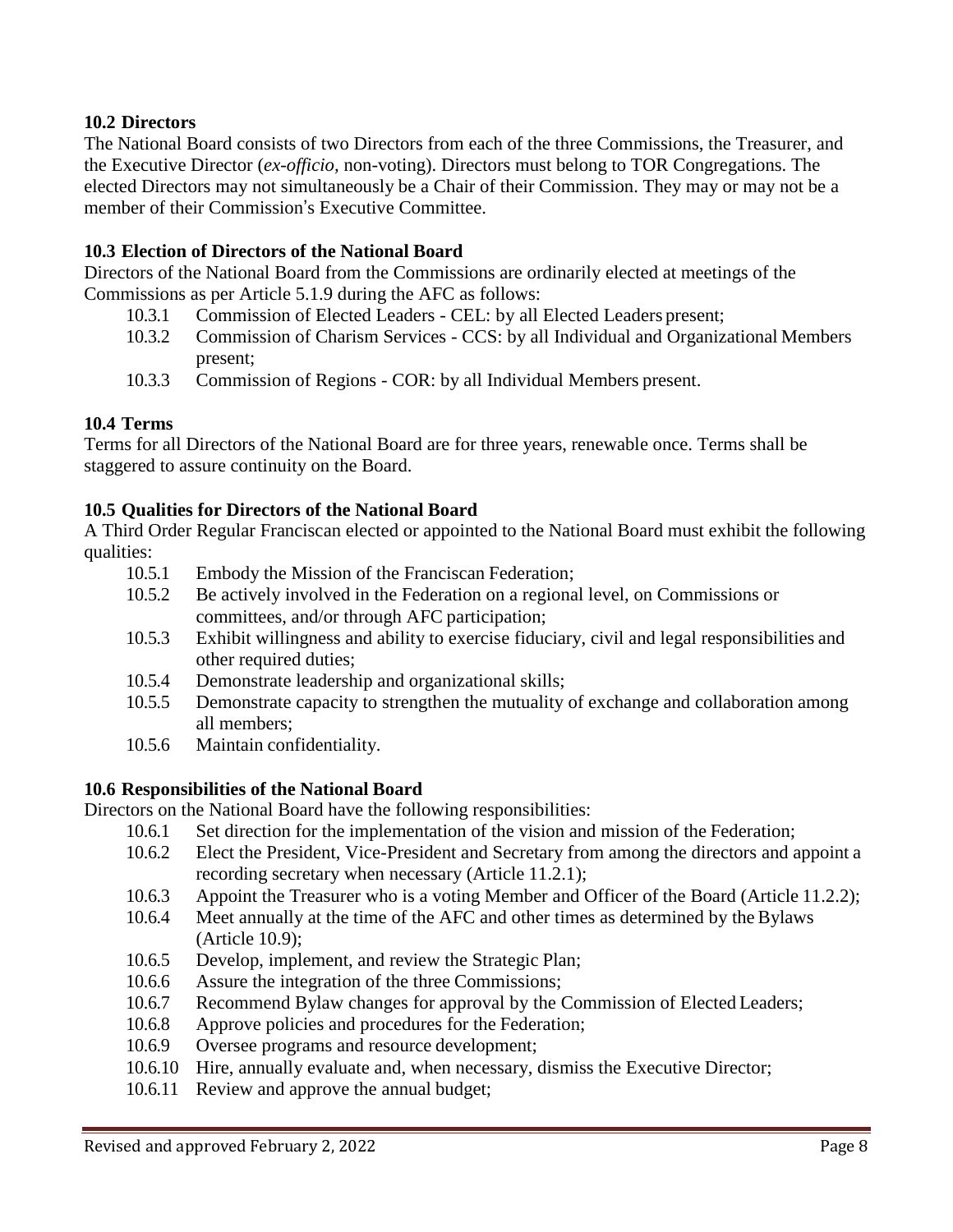- 10.6.12 Approve fundraising strategies;
- 10.6.13 Approve the creation and dissolution of *ad hoc* committees;
- 10.6.14 Approve the creation and dissolution of regions;
- 10.6.15 Present the Annual Report at the Annual Federation Meeting (AFM), and to the CEL for approval;
- 10.6.16 Prepare and provide oversight for the Annual Federation Conference (AFC):
	- a. Approve theme, speakers, dates, location, budget;
	- b. Determine the Annual Federation Meeting agenda;
- 10.6.17 Determine the office location, spending guidelines, budget adjustments;
- 10.6.18 Determine a replacement to complete the term of a member whose seat becomes vacant. (Article 10.8).

### **10.7 Removal of a Director of the National Board**

A Director of the National Board may be removed by the Executive Committee (Article 5.3.3) of the Commission of Elected Leaders for just cause, including, but not limited to:

- 10.7.1 Unexcused absence from two or more meetings of the National Board per year
- 10.7.2 Behavior inconsistent with the mission and objectives of the Federation.

### **10.8 Vacancies on the Board**

- 10.8.1 If a vacancy occurs in the office of President, the Vice-President assumes the duties of the office;
- 10.8.2 If a vacancy occurs in the office of Vice-President or Secretary, the Board appoints another Director to complete the term;
- 10.8.3 If a vacancy occurs in the office of Treasurer, the Board appoints an interim Treasurer until a full appointment can be made;
- 10.8.4 In the event of any other vacancy on the Board, the Board appoints another person from the same Commission to complete the term;
- 10.8.5 A person filling a vacancy may be elected or appointed for additional terms, but may not serve for more than a total of 3 years as an officer and not more than a total of 6 years as a Director of the National Board.

#### **10.9 National Board Meetings**

- 10.9.1 Regular meetings of the National Board are held at least three times a year at a time and place determined by mutual agreement of the Directors of the Board. One meeting each year must be held in conjunction with the Annual Federation Conference.
- 10.9.2 Special meetings of the National Board may be called by the President or by at least three members of the National Board. Directors must be given at least two weeks' notice of the meeting date.

#### **10.10 Quorum**

Two-thirds of the Directors of the National Board, two of whom must be officers, must be present to constitute a quorum.

#### **10.11 Agenda**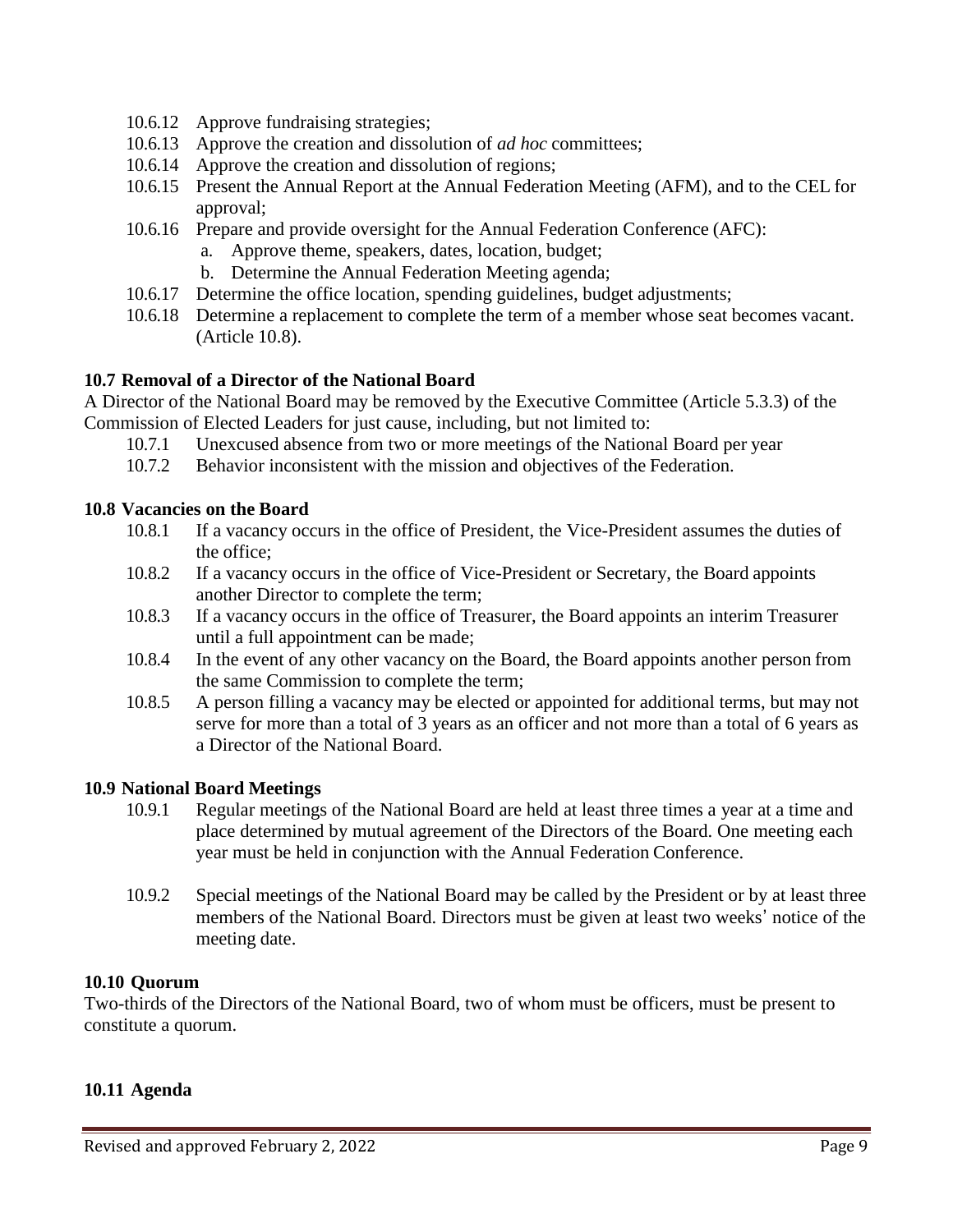The agenda for all meetings is prepared by the President and Executive Director in a manner appropriate for the nature of the meeting. Items for the agenda also may be submitted by any Director of the National Board.

### **10.12 Voting**

Decisions of the National Board requiring a vote are made by an absolute majority of those present.

#### **10.13 Records and Minutes**

The National Board provides for the proper maintenance and safeguarding of all documents, correspondence, archival material and minutes of the Franciscan Federation.

### **ARTICLE 11: OFFICERS OF THE NATIONAL BOARD**

#### **11.1 Officers**

The officers of the National Board of the Franciscan Federation consist of the President, Vice-President, Treasurer, and Secretary. The officers shall be any vowed individual belonging to congregations that are Congregational Members. [cf. 3.4.1a and 3.2] {approved June 21, 2015}

#### **11.2 Term of the Officers**

- 11.2.1 The National Board elects the President, Vice-President and Secretary at its Annual Corporation Meeting following the Annual Federation Conference for a term of one year, renewable twice.
- 11.2.2 The Treasurer is appointed for a term of three years, renewable once.

#### **11.3 Duties of the President**

The President of the Franciscan Federation:

- 11.3.1 Assumes the leadership of the Federation, keeping before the membership the rich resources of the Franciscan heritage and its potential for servanthood to Church and society;
- 11.3.2 Officially represents the Franciscan Federation;
- 11.3.3 Convokes the Annual Federation Conference at least three months before the date of the meeting;
- 11.3.4 Presides at the Annual Federation Conference and all meetings of the National Board and the Executive Committee of the Board;
- 11.3.5 Presents the Annual Report for affirmation at the Annual Federation Meeting and the approval of the Commission of Elected Leaders;
- 11.3.6 Prepares and delivers the Presidential Address at the Annual Federation Meeting during the Annual Federation Conference;
- 11.3.7 Executes or causes to be executed all resolutions and business of the Franciscan Federation and delegates to other officers such duties as are necessary;
- 11.3.8 Solicits items for, and distributes the National Board agenda, and manages the work of the Board;
- 11.3.9 Officially signs documents on behalf of the Franciscan Federation;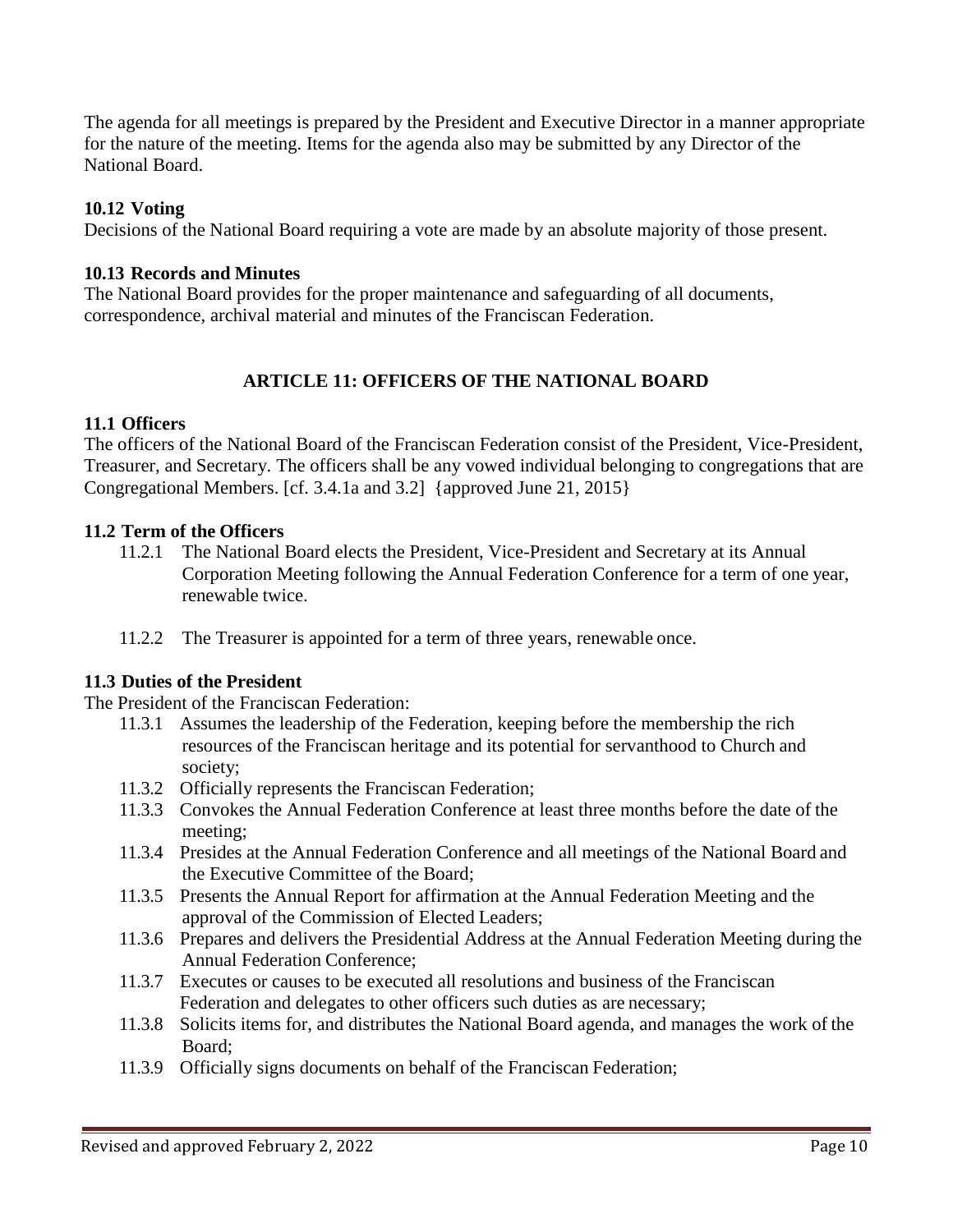- 11.3.10 Reports the work of the Franciscan Federation to the membership;
- 11.3.11 Supervises the performance of the Executive Director.

### **11.4 Duties of the Vice-President**

The Vice-President:

- 11.4.1 Performs the duties of the President in the absence of the President and when so doing has all the powers of the office;
- 11.4.2 Performs other duties as assigned by the President.

### **11.5 Duties of the Secretary**

The Secretary:

- 11.5.1 Keeps the minutes of the Annual Federation Conference and of all meetings of the National Board and of the Executive Committee of the National Board;
- 11.5.2 Assures the retention of documents and historical materials of the Federation.

### **11.6 Duties of the Treasurer**

The treasurer:

- 11.6.1 Assures responsible custody and management of funds, insurance, and other financial obligations under the direction of the National Board;
- 11.6.2 Submits an annual report and other such reports as may be required by the President or National Board;
- 11.6.3 Assures the appropriate filing of required reports to civil authorities.

# **ARTICLE 12: EXECUTIVE COMMITTEE OF THE NATIONAL BOARD**

#### **12.1 Executive Committee**

The Executive Committee of the National Board of the Franciscan Federation consists of the officers of the National Board: the President, Vice-President, Secretary, and Treasurer.

### **12.2 Duties of the Executive Committee**

The duties of the Executive Committee of the National Board are to:

- 12.2.1 Act in the name of the Franciscan Federation between ordinary meetings;
- 12.2.2 Review annually all contracts entered into by the Federation;
- 12.2.3 Evaluate annually the performance of the Executive Director.

#### **12.3 Executive Committee Meetings of the National Board**

The Executive Committee of the National Board meets as necessary to conduct business in the name of the National Board as authorized by the Board.

#### **12.4 Quorum**

Three-fourths of the Executive Committee of the National Board must be present to constitute a quorum.

# **ARTICLE 13: COMMITTEES**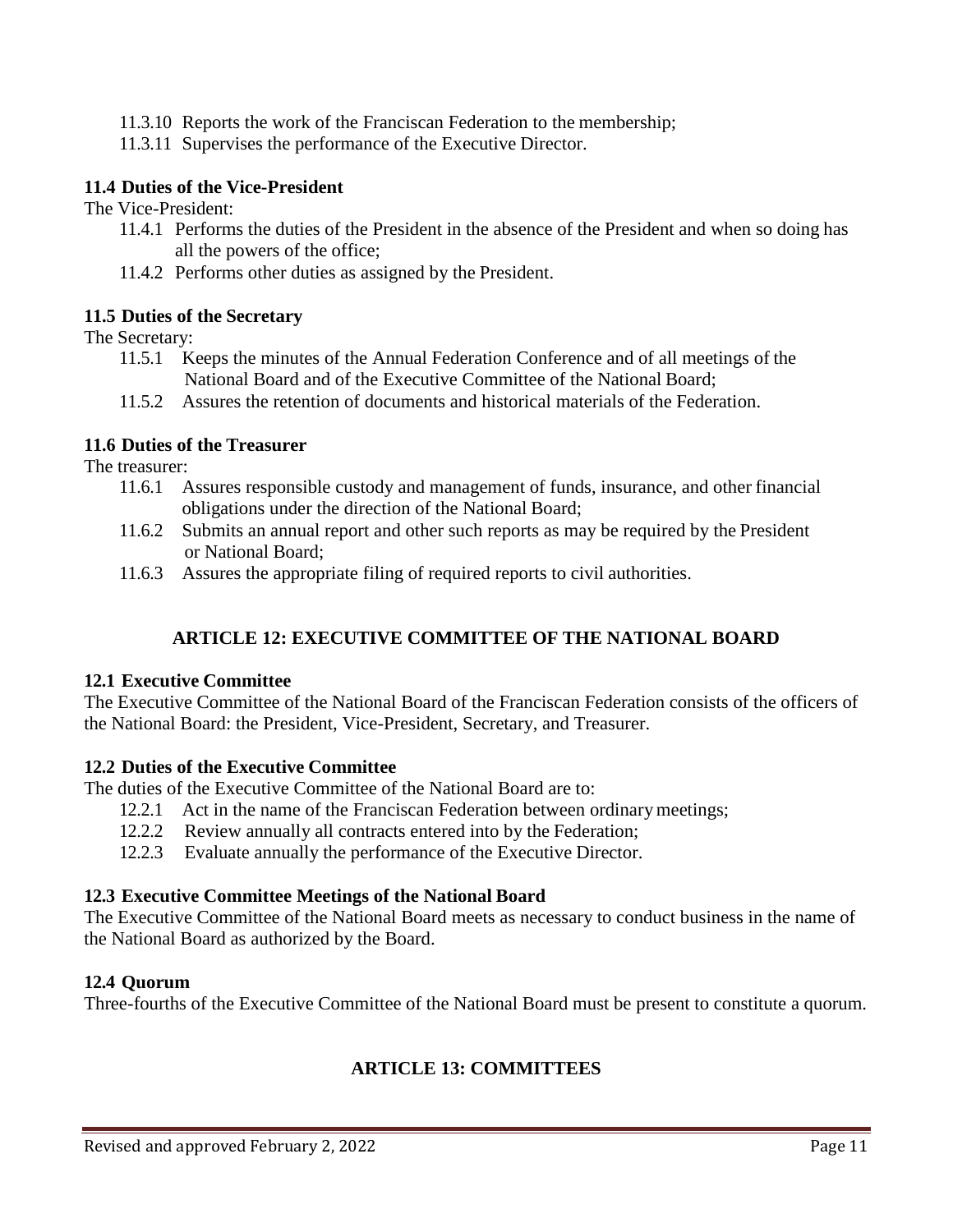### **13.1 Appointment**

In accordance with the needs of the Federation, the President, with the approval of the National Board, may appoint and determine the duties and reporting requirements of Standing and *Ad Hoc*  Committees to carry out special assignments.

### **13.2 Standing Committees**

Standing Committees, including the Development Committee, the Finance Committee, the Justice, Peace, and Integrity of Creation (JPIC) Committee, and others as needed, are established and the terms for committee members are identified in policies approved by the National Board. The members of the Standing Committees retain their positions until the close of the Annual Federation Conference, when their appointed successors assume the role.

### **13.3** *Ad Hoc* **Committees**

*Ad Hoc* Committees may be established for specific tasks by the National Board. Upon completion of *Ad Hoc* Committee assignments and reporting to the Executive Director, the function of the Committee ceases.

#### **13.4 Reconciliation Committee**

13.4.1 Purpose

The Reconciliation Committee mediates conflicts that may arise within the Federation as a last resort to resolution of a conflict and is activated only when mediation is necessary. This committee is not a grievance Committee for employees.

#### 13.4.2 13.4.2 Composition

The Reconciliation Committee is composed of seven members. When activated, two members are designated by each commission from their commission. A convener is appointed by the National Board.

#### 13.4.3 Responsibilities

If conciliation is not reached following communication through the appropriate channels: Executive Committee(s) of the Commissions and the National Board, then the party(ies) to the conflict may bring the issue to the Reconciliation Committee. The Reconciliation Committee reviews what has been done to resolve the issue and makes recommendations to the party(ies). If the parties cannot come to a mutually agreeable resolution, the Reconciliation Committee shall make a binding decision by a 2/3 vote of the committee.

#### **ARTICLE 14: ANNUAL FEDERATION CONFERENCE (AFC)**

Ordinarily, the Federation meets at least once a year for the Annual Federation Conference for education and enrichment. The time and place are chosen by the National Board. This conference is open to all Members and others interested in the TOR charism.

### **ARTICLE 15: ANNUAL FEDERATION MEETING (AFM)**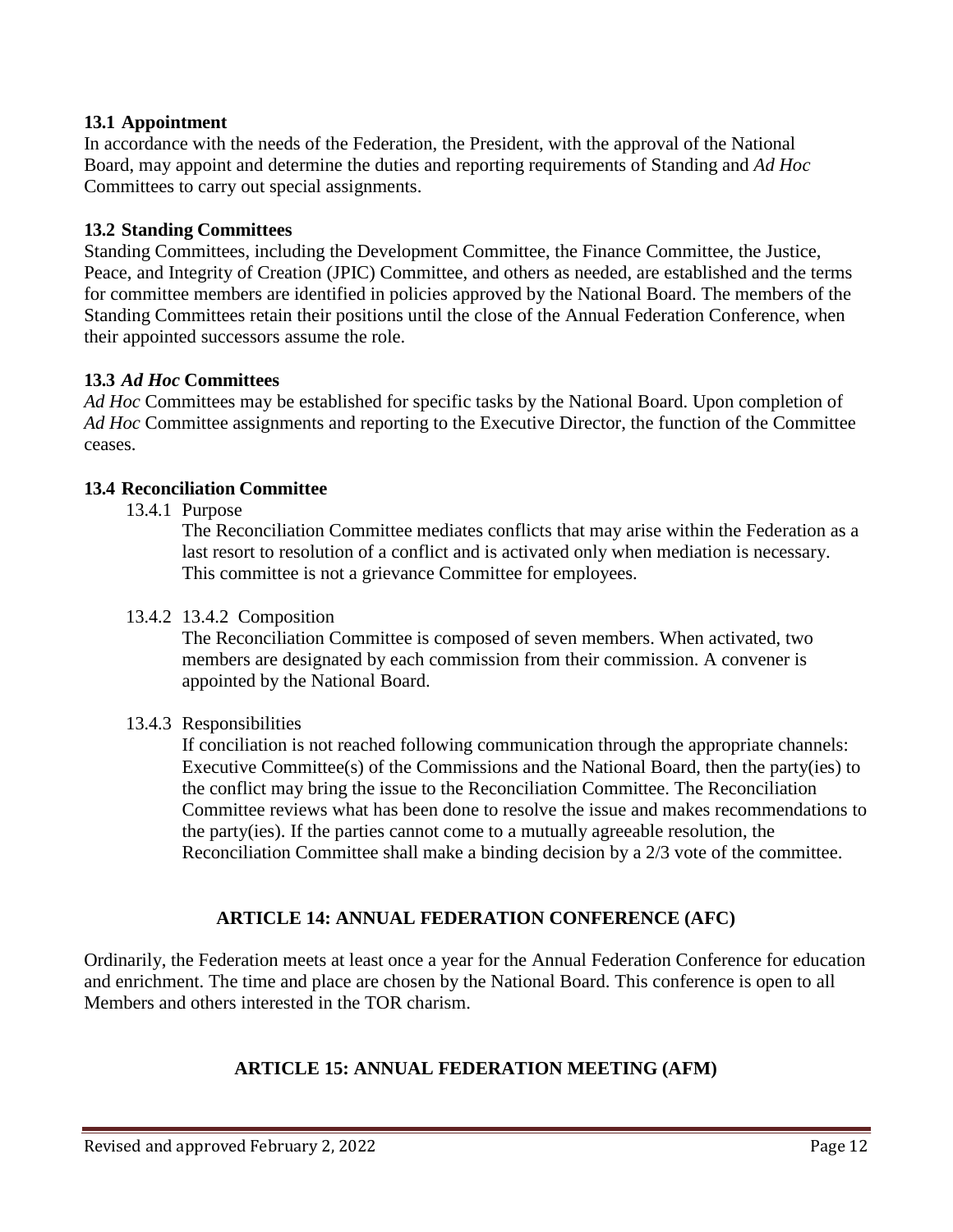## **15.1 Annual Federation Meeting**

Annually the three Commissions and the National Board participate in the Annual Federation Meeting which normally occurs during the Annual Federation Conference (AFC: Article 14). The President of the National Board presides at the Annual Federation Meeting (AFM).

## **15.2 Agenda**

The agenda may include, but is not limited to:

- a. The President's Address;
- b. The Annual Report;
- c. Agenda submitted by the Commissions and the National Board;
- d. Issues related to the Mission and direction of the Federation;
- e. Resolutions;
- f. Installation of newly elected Directors of the National Board.

## **15.3 Voting**

Ordinarily, decisions are made by consensus. If a vote is necessary, as determined in these Bylaws or by the National Board, all Congregational, Organizational, and Individual Members present at the meeting have the right to vote. An absolute majority is required.

# **ARTICLE 16: SPECIAL MEETINGS OF THE EXECUTIVE COMMITTEES**

For serious reason, special meetings of the Executive Committees of the Commissions and the National Board may be called by the President, by at least three members of the National Board or by the Executive Committee of a Commission. Participants must be given at least four (4) week's notice of the meeting date unless at least 2/3 of the participants agree to a shorter notice time.

# **ARTICLE 17: THE EXECUTIVE DIRECTOR**

### **17.1 Responsibilities of the Executive Director**

The Executive Director will be selected from qualified candidates. She/He need not be a professed Third Order Regular Franciscan member who will: *[approved February 2, 2022]*

- 17.1.1 Exercise the administration of the National Office of the Federation;
- 17.1.2 Provide required reporting for the civil corporation;
- 17.1.3 Report to and be accountable to the National Board;
- 17.1.4 Provide an Annual Report of activities and finances to the Board and the Membership;
- 17.1.5 Represent and speak on behalf of the Federation as directed by the National Board;
- 17.1.6 Attend all meetings of the National Board and the Executive Committee of the National Board, but shall have no vote;
- 17.1.7 Provide for appropriate communications to the members:
- 17.1.8 Provide services to the Board and Commissions at the direction of the President;
- 17.1.9 Hire, supervise, evaluate, and dismiss all staff and volunteers;
- 17.1.10 Assist the Board with the preparation and coordination of the Annual Federation Conference and Annual Federation Meeting;
- 17.1.11 Perform tasks assigned by the President;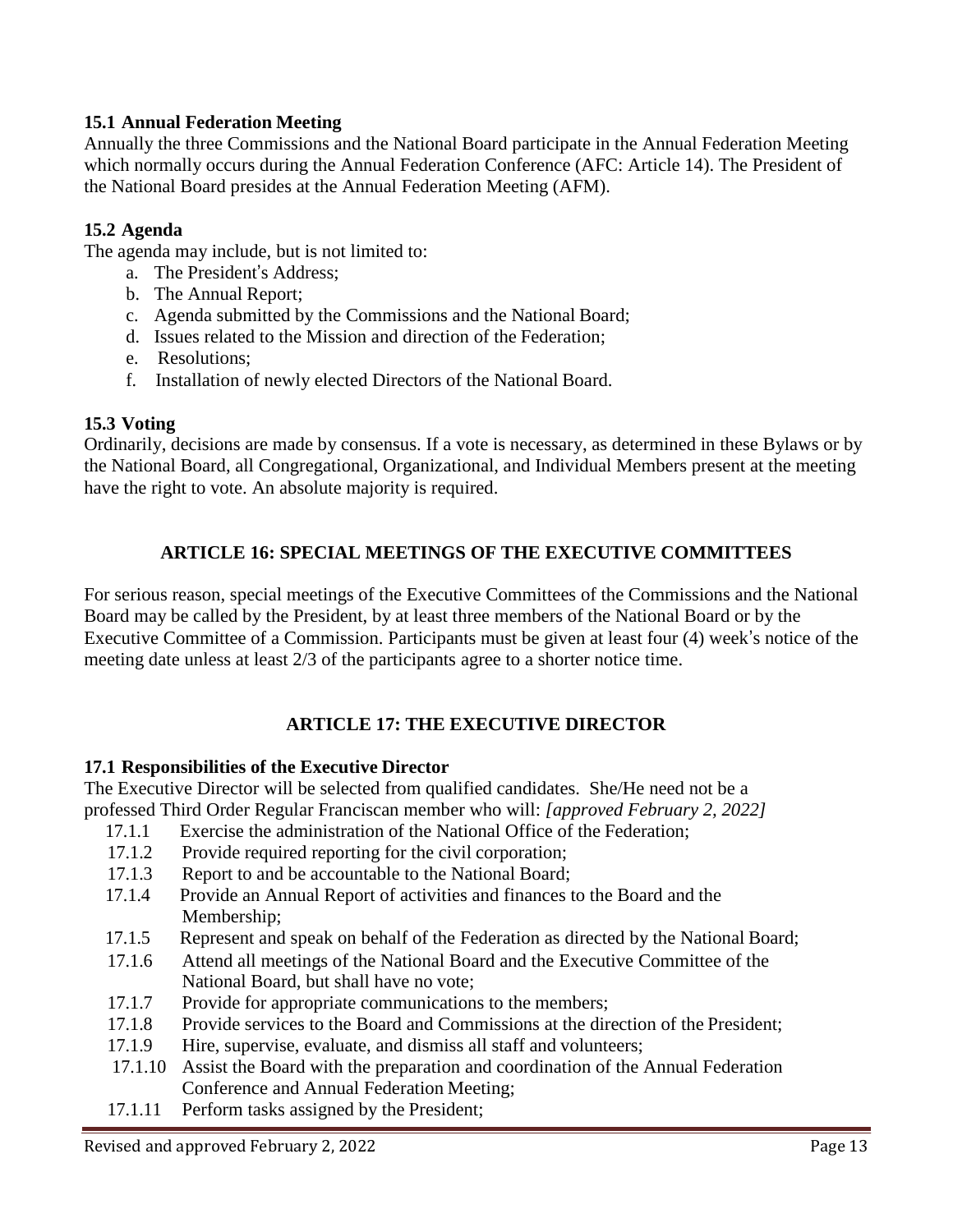17.1.12 Maintain communication with the International Franciscan Conference - Third Order Regular and other organizations as designated by the National Board.

### **17.2 Appointment of the Executive Director**

The President may appoint a Search Committee to design a process for the recruitment and appointment of an Executive Director. The process must be approved by the National Board. The National Board appoints the Executive Director for a term of three years renewable once.

## **17.3 Accountability**

The Executive Director is directly accountable to the President of the National Board for the performance of her/his duties.

# **ARTICLE 18: AMENDMENT OF THE BYLAWS**

Amendments to these Bylaws are made by a two-thirds vote of the Congregational Members as determined in Article 6.4, provided that the proposed amendment(s) has(have) been distributed to the voting members at least 20 days prior to the meeting. Ordinarily, these amendments have been reviewed by the Commissions and the National Board prior to the vote of the Congregational Members.

# **ARTICLE 19: INDEMNIFICATION**

To the fullest extent permitted by law, the Federation shall indemnify its past or present Directors and Officers, and their heirs, executors and administrators, against any and all expenses actually and necessarily incurred by them in the defense or settlement of any actual or threatened action, suit or proceeding in which they, or any of them, are made a party, by reason of their being or having been a Director or Officer of the Federation. The Federation shall purchase and maintain a Director and Officer Liability Policy insuring the Federation and its individual Directors and Officers against the cost of defending a claim or paying a settlement or decision for which such Directors or officers are eligible to be indemnified pursuant to this Article. The right of a Director or Officer to indemnification by the Federation shall be in addition to, and not exclusive of, all other rights to indemnification to which he/she otherwise may be entitled, including any rights to indemnification under the terms of the Director and Officer Liability Policy.

### **ARTICLE 20: CONFLICT OF INTEREST**

Whenever a Director or Officer has a financial or personal interest in any matter coming before the Board of Directors, the affected person shall:

- a) Fully disclose the nature of the interest, and;
- b) Withdraw from discussion and voting on the matter.

Any transaction or vote involving a potential conflict of interest shall be approved only when a majority of disinterested directors determine that it is in the best interest of the corporation to do so. The minutes of meetings at which such votes are taken shall record such disclosure, abstention, and rationale for approval**.** 

# **ARTICLE 21: DISSOLUTION**